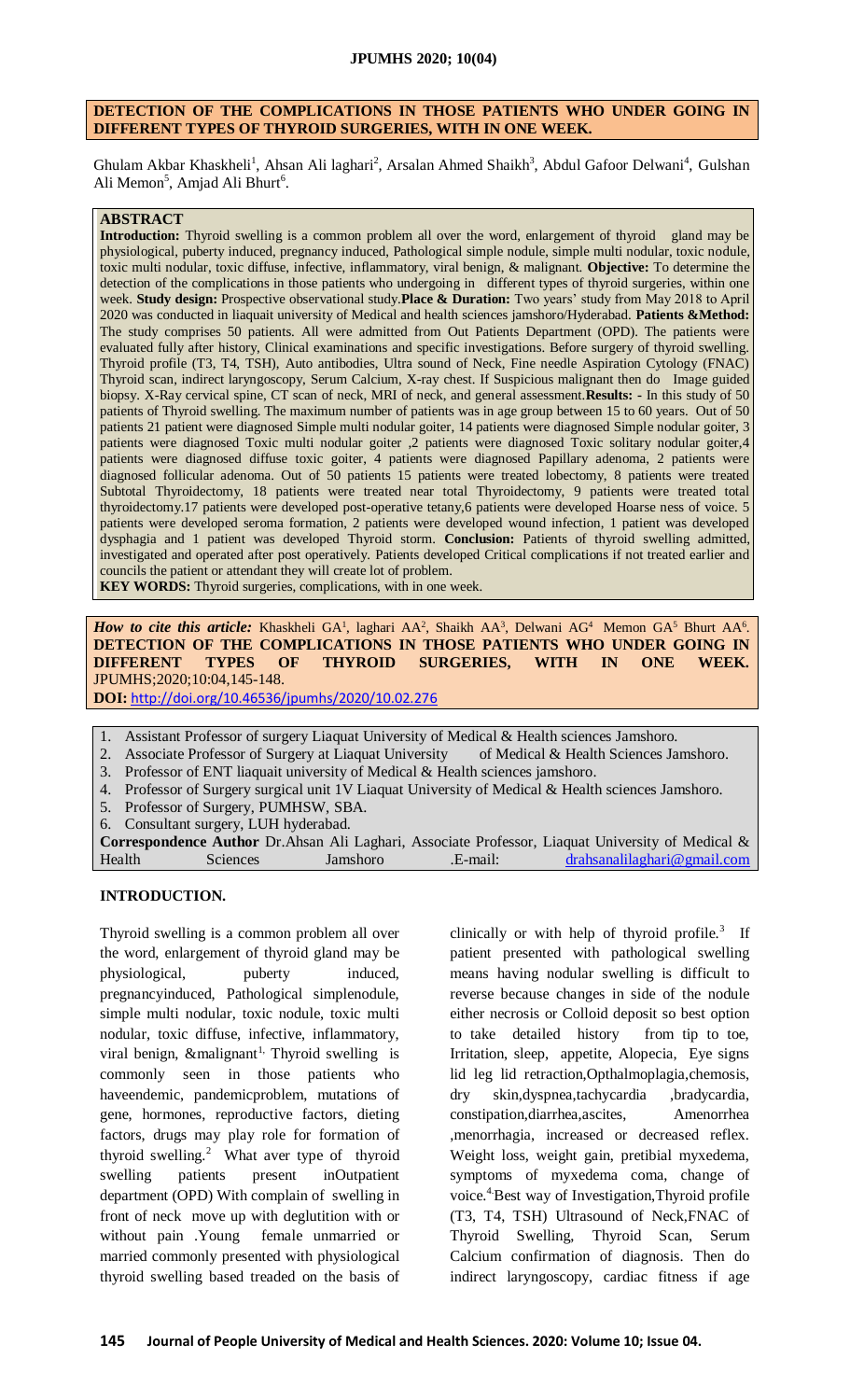above 40 years, or toxic patient, anesthesia fitness. If patient fit for surgery, then council the patient complication of thyroid surgery. Perform type of surgery, Lobectomy, Subtotal Thyroidectomy, Near total Thyroidectomy, TotalThyroidectomy <sup>5,</sup> and Lobectomy with frozen section biopsy. After surgery patients developed post-operative complications, Reactionary bleeding, respiratory problem due to edema or sub cutaneous hematoma, Hoarseness of voice, Thyroid crisis or Thyroidstorm tetany,Trorsseaus sign(carp pedal spasm, chovosteks sign,) Infection,Secondaryhemorrhage, Stich granuloma, Keloid, Hypertrophic scar ,Recurrence , Thyroid failure, Hypothyroidism.<sup>6</sup>

Prevent complication after surgery patient's need Close Observation of the patient prevent reactionary hemorrhage re open the patient packing, and stiches. Prevent change of voice keep in mind Neuropraxia, Axontomasis, Neurotamesis, reassurance, vit B 12 Supplement. If patient developed thyroid thyroid storm. Fever, tachycardia, Hypotension, dehydration, Risk Pulmonary edema<sup>7</sup>. Patients given antipyretic, antibiotics, Betablocker, Digitalis, Fluids Lugols iodine, Hydrocortisone, prevent tetany replacement of Calcium gluconate, if hematoma open the stiches and evacuate hematoma,prevent respiratory problem shift the patient in Intensive care unit,need oxygen support, prevent infection dressing culture sand sensitivity of pus. Replacement of thyroxin.<sup>8</sup>

# **PATIENTS & METHODS**

The study comprises 50 patients. All were admitted from Out Patients Department (OPD). The patients were evaluated fully after history  $\&$ 

Clinical examinations and specific investigations Before surgery Of Thyroid swelling Thyroid profile (T3, T4, TSH), Autoantibodies, Ultra sound of Neck, Fine needle Aspiration Cytology (FNAC) Thyroidscan, indirect laryngoscopy, Serum Calcium. X-ray chest. If Suspicious malignant then do Image guided biopsy. X-Ray cervical spine, CT scan of neck, MRI of neck, and general assessment. Evaluated patients were evaluated fully after history, Clinical examinations &specific investigations were recorded on a preform Designed for the study. Statistical package for social sciences SPSS version 10 was used for statistical analysis of the data.

# **RESULTS:**

**-**In this study of 50 patients of Thyroidswelling. The maximum number of patients were in Age group 15 to 60 years. Out of 50 patients 21 patient were presented with Simple multi nodular goiter, 14 patients were Presented with Simple Solitary nodular goiter, 3 patients were presented with Toxic Solitary nodular goiter, 2 patients were presented with Toxicmulti nodular goiter,4 patients were presented with Diffuse toxic goiter, 4 patients were diagnosed with Papillary adenoma, 2 patients were diagnosed follicular adenoma. (Table 1) Out of 50 patients 15 patients were treated lobectomy, 8 patients were treated Subtotal Thyroidectomy, 18 patients were treated near total Thyroidectomy, 9 patients were treated total thyroidectomy. (Table 11)17 patients were developed postoperative tetany.6 patients were developed Hoarse ness of voice. 5 patients were developed seroma formation, 2 patients were developed wound infection,1 patient were developed dysphagia ,1 patients developed storm. Table (111)

| Table 1: Diagnosis of diseases n=50 |                |            |  |  |
|-------------------------------------|----------------|------------|--|--|
| Thyroid disease                     | No of Patients | Percentage |  |  |
| Simple multinodular goiter          |                | 42.0%      |  |  |
| simple solitary nodular goiter      | 14             | 28.0%      |  |  |
| Toxic solitary nodular goiter       |                | 6.0%       |  |  |
| Toxic Multinodular goiter           |                | 4.0%       |  |  |
| Diffuse toxic goiter                |                | 8.0%       |  |  |
| Papillary adenoma                   |                | 8.0%       |  |  |
| Follicular adenoma                  |                | 4.0%       |  |  |

| Table 2: Treatment Options $n = 50$ |                 |            |  |  |  |
|-------------------------------------|-----------------|------------|--|--|--|
| Type of surgery                     | No: of Patients | Percentage |  |  |  |
| Lobectomy                           |                 | 30.0%      |  |  |  |
| Subtotal thyroidectomy              |                 | 16.0%      |  |  |  |
| Near total thyroidectomy            | 18              | 36.0%      |  |  |  |
| <b>Total Thyroidectomy</b>          |                 | 18.0%      |  |  |  |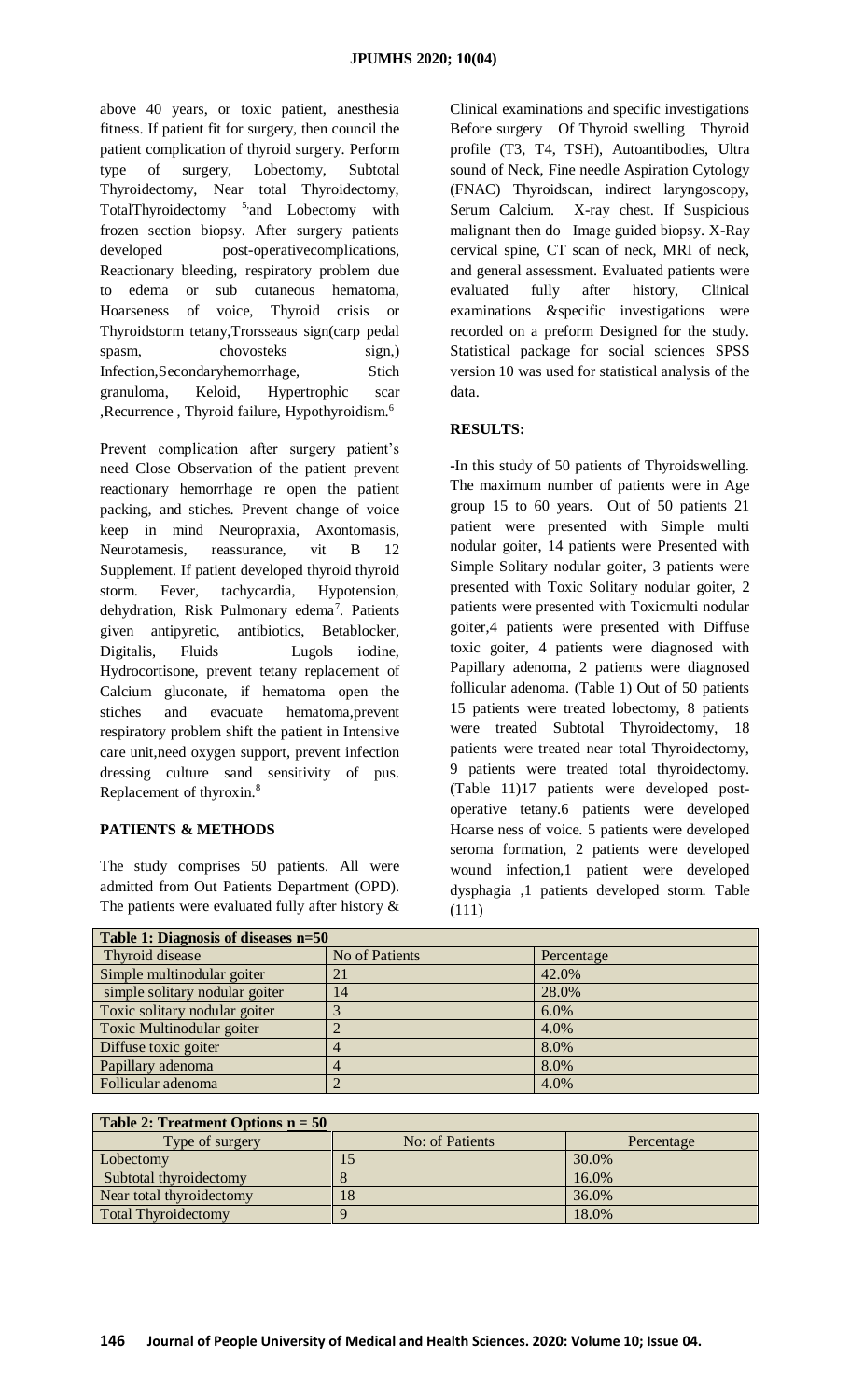| Table 3: Complications after procedure n=50 |                     |                       |            |  |  |
|---------------------------------------------|---------------------|-----------------------|------------|--|--|
| Type of surgery                             | Complications       | <b>No of Patients</b> | Percentage |  |  |
| Lobectomy                                   | infection           |                       | 2.0%       |  |  |
| <b>Subtotal Thyroidectomy</b>               | Tetany              |                       | 4.0%       |  |  |
| <b>Subtotal Thyroidectomy</b>               | seroma              |                       | 2.0%       |  |  |
| Near total Thyroidectomy                    | Tetany              |                       | 14.0%      |  |  |
| <b>Near Total Thyroidectomy</b>             | Hoarseness of voice | 3                     | $6.0\%$    |  |  |
| Near total thyroidectomy                    | Thyroid storm       |                       | 2.0%       |  |  |
| Near total thyroidectomy                    | Seroma              |                       | 2.0%       |  |  |
| Total thyroidectomy                         | Tetany              | 8                     | 16,0%      |  |  |
| Total thyroidectomy                         | Hoarseness of voice | 3                     | 6.0%       |  |  |
| Total thyroidectomy                         | Seroma              | 3                     | 6.0%       |  |  |
| Total thyroidectomy                         | Infection           |                       | 2.0%       |  |  |
| <b>Total Thyroidectomy</b>                  | Dysphagia           |                       | 2.0%       |  |  |

## **DISCUSSION**

Patients of Thyroid swelling presented in Outpatient department (OPD) with complain of swelling in front of neck ,swelling may be simple solitary nodule, simple Multi nodular goiter ,toxic solitary nodule, Toxic multi nodular goiter ,Diffuse toxic goiter, Benign papillary adenoma, benign Follicular adenoma ,Malignant Thyroid Tumors<sup>9</sup> after detail history of patients related symptoms of euthyroid, Hypothyroidism, Hyperthyroidism<sup>10</sup> Clinical examination of patients who presented with sign and symptoms of Thyroid disease needs of investigation of Thyroid Profile (T3,T4,TSH), Ultra Sound Of thyroid swelling. FNAC of Thyroid swelling exclude malignant ones  $11$ , After confirmation of diagnosis simple solitary nodule, simple multi nodular goiter, drug controlled hyperthyroidism and hypothyroidism, take fitness of patients All base line investigations Complete blood picture, Serum calcium, HBSAG, HCV, HIV and COVID \_19, Indirect Laryngoscopy, Echocardiography, ECG, Cardiac and anesthetic fitness. Then keep patient on coming list, select the procedure according to preoperatively diagnosis , after anesthesia ,scrubbing and drabbing the neck toweling the area, with maintain the position of patient Reverse tendon berg position mark incision both border of sternoceloido mastoid muscle two finger above the supra sternal notch identified the structure, skin, subcutaneous tissue, Platysma muscle ,investing layer of deep cervical fascia, apart the muscle of thyroid ,Mobilize the lobe of gland avoid primary bleeding ,Ligate the superior thyroid artery with upper pole ,avoid to damage the recurrent laryngeal nerve, parathyroid gland, damage to trachea, divided the branches of inferior thyroid arteries<sup>12</sup>, after surgery put a Redevac drain in side ,close layer by layer avoid dead space due to collection, seroma formation after surgery patient keep in recovery room,shift patient in ward ,record blood pressure ,pulse, Respiratory rate And temperature, check change of voice, Reactionary and secondary bleeding, Dyspnea ,Dysphagia , Thyroid storm ,Tetany, Seroma formation ,Infection after different types of surgery <sup>13</sup>. Lobectomy, Subtotal Thyroidectomy, Near total Thyroidectomy and total thyroidectomy. Chahardahmasumi E et al.<sup>14</sup> In his study, out of 204 ,111 were presented with Hypocalcaemia, 68 patients were presented with Hoarse ness ,67 patients were presented with

Dysphagia, 7 patients were presented with wound infection, Alqahtani SM et al <sup>15</sup>. In his study out of 182 patients, 116 patients were presented with temporary hypocalcaemia, 5 patients were presented with change in voice, seroma, hematoma and tracheal injury. Samuel SA et  $al<sup>16</sup>$ . In his study out of 72 patients , 6 patients were diagnosed simple goiter , 51 patients were diagnosed nontoxic multi nodular goiter,6 patients were diagnosed toxic nodular goiter ,2 patients were diagnosed graves' disease ,5 patients were diagnosed toxic multinodular,1 patients were diagnosed simple multi nodular goiter, 1 patients were diagnosed Solitary Thyroid Cyst .out of 72 15 patients were operated total thyroidectomy ,13 patients were operated subtotal thyroidectomy, 33 patients were operated near total thyroidectomy,10 patients were operated lobectomy 1 patients were operated extended thyroidectomy. 9.7%temperary recurrent laryngeal nerve palsy, 5.6% were presented Hypocalcaemia, 4.2% were presented hematoma formation. Khanzada et  $al^{17}$ . In his study out of 140 patients 52 patients were operated hemi thyroidectomy ,57 patients were operated sub-total thyroidectomy ,11 patients were operated near total thyroidectomy, 19 patients were operated total thyroidectomy,1 patient were operated isthumusectomy .3.5% were presented with Hypocalcaemia. 2.8% patients were presented with Recurrent laryngeal nerve injury, 2 patients were presented with bleeding 2 patients were presented seroma formation,2 patients were presented stich granuloma,1 patient were presented with wound infection In this study of 50 patients of Thyroid swelling. The maximum numbers of patients were in age group 15 to 60 years. Out of 50 patients 21 patient were presented with Simple multi nodular goiter, 15 patients were Presented with Simple Solitary nodular goiter, 3 patients were presented with Toxic Solitary nodular goiter, 2 patients were presented with Toxic multi nodular goiter, 4 patients were presented with Diffuse toxic goiter, 4 patients were diagnosed with Papillary adenoma, 2 patients were diagnosed follicular adenoma. Out of 50 patients 15 patients were treated lobectomy, 8 patients were treated Subtotal Thyroidectomy, 18 patients were treated near total Thyroidectomy, 9 patients were treated total thyroidectomy. Out of 50